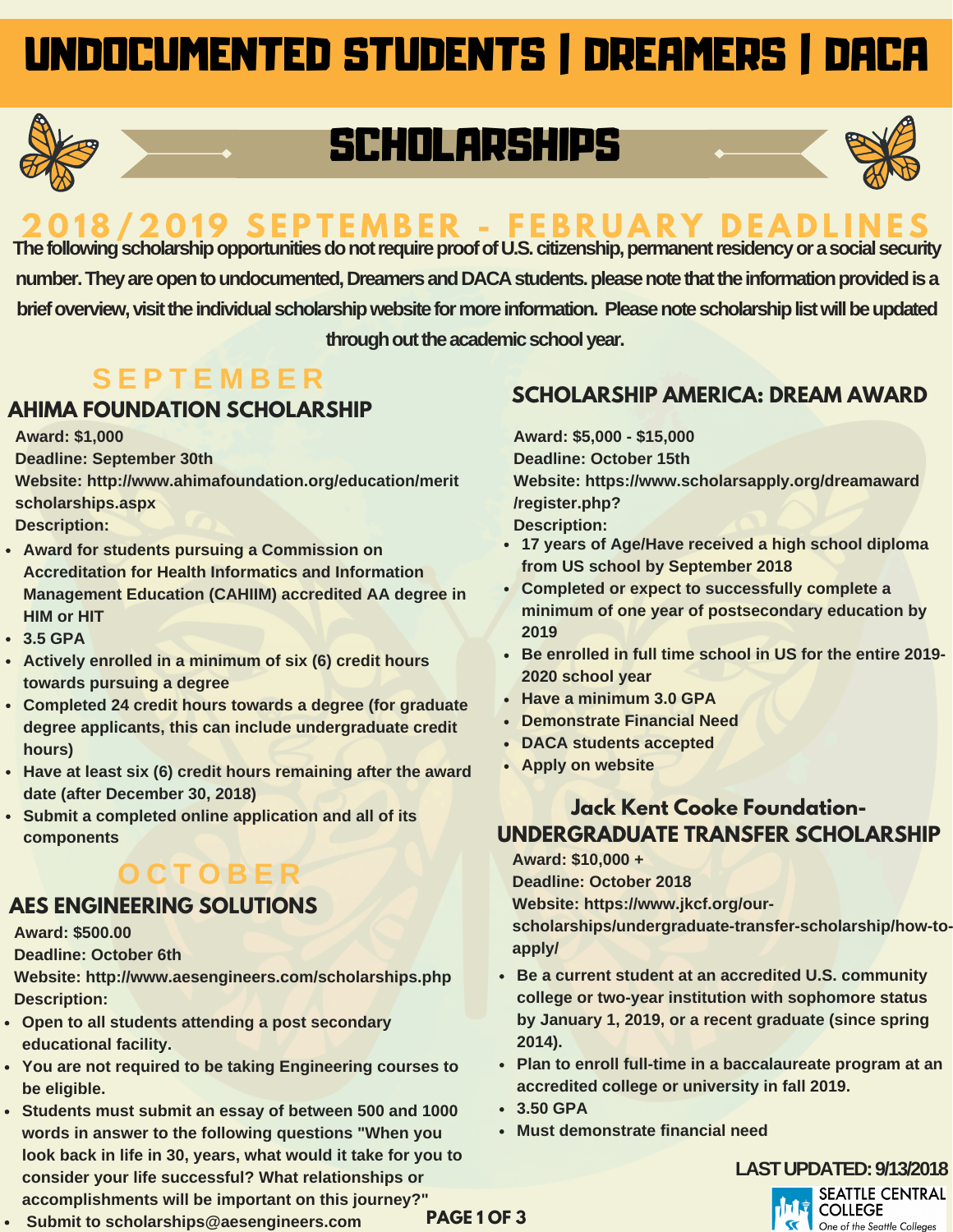## **N O V E M B E R**

### **HubShout INTERNET MARKETING SCHOLARSHIP**

**Award: \$1,000 Deadline: November 1 Website: https://hubshout.com/?p=scholarship Description:**

- **Least one year of college**
- **3.0 GPA**
- **Demonstrated passion for Internet Marketing**
- **Pursuing business interest**

#### **BERRIEN FRAGOS THORN ARTS SCHOLARSHIPS for MIGRANT FARMWORKERS**

**Award: \$500 - \$2,500 Deadline: Varies**

**Website: http://migrant.net/scholarships/form/**

**Description:**

- **Open to anybody pursuing visuals, performing, media, literary, and crafts**
- **Letter of recommendation**
- **A history of movement to obtain work in agriculture is required**
- **Maybe required to show portfolio or work**

#### **Dr. Juan Andrade, Jr. Scholarship for Young Hispanic Leaders**

**Award:\$500 - \$1,000**

**Deadline: November 30**

**Website: https://www.ushli.org/2018/08/20/scholarshipfor-young-hispanic-leaders-now-available-for-2019-2020/ Description:**

- **Applicants must be enrolled or accepted for enrollment as full-time undergraduate students, in an accredited fouryear or two-**
- **At least one parent must be of Hispanic ancestry.**
- **Non-U.S. citizens are eligible to apply (DACA or Undocumented).**
- **Recipients must also be available to attend the 37th USHLI National Conference in Chicago, IL, from February 14-17, 2019.**

## **LASTUPDATED:9/13/2018**



# **D E C E M B E R**

## **AI ENGSTROM NATIONAL SCHOLARSHIP**

**Award: \$1000 Deadline: December 1st Website: https://www.pcb-solutions.com/chuan-ai-lu engstrom-memorial-scholarship/ Description:**

- **Be claiming residency in one of the 50 united states**
- **Demonstrate ambition and self-drive as evidenced by outstanding achievement in school, community or work-related activities**

## **AXA ACHIEVEMENT SCHOLARSHIP**

**Award: \$2,500 - \$25,000**

**Deadline: December 14th or until 10,000 applications are received**

**Website: https://us.axa.com/axa-foundation/AXAachievement-scholarship.html Description:**

- **Be claiming residency in one of the 50 united states**
- **Demonstrate ambition and self-drive as evidenced by outstanding achievement in school, community or work-related activities**

## **ACHIEVE TODAY SCHOLARSHIPS**

**Award: \$1,000 Deadline: December 31st Website:https://www.achievetoday.com/scholarships Description:**

- **Submit a video or audio of three to five minutes OR submit an essay of no fewer than 800 words on personal development or high performance**
- **Competitive candidates will explain one of the following personal development principles and discuss how living that principle made a positive impact in their life or helped to overcome a life challenge.**

## **J A N U A R Y**

## **PRIDE FOUNDATION SCHOLARSHIP**

#### **Award: Varies**

**Deadline: January (Second week of month) Website:https://www.pridefoundation.org/what-wedo/scholarships/**

**Description:**

- **Applicants must be a resident of Alaska, Idaho, Montana, Oregon or Washington-may study elsewhere**
- **Preference is given to students who are selfidentified LGBTQ, members of LGBTQ families,or straight allies who have been strongly supportive of the LGBTQ community. All scholarships emphasize demonstrated commitment to equality and civil rights for all people**

**PAGE 2 OF 3**